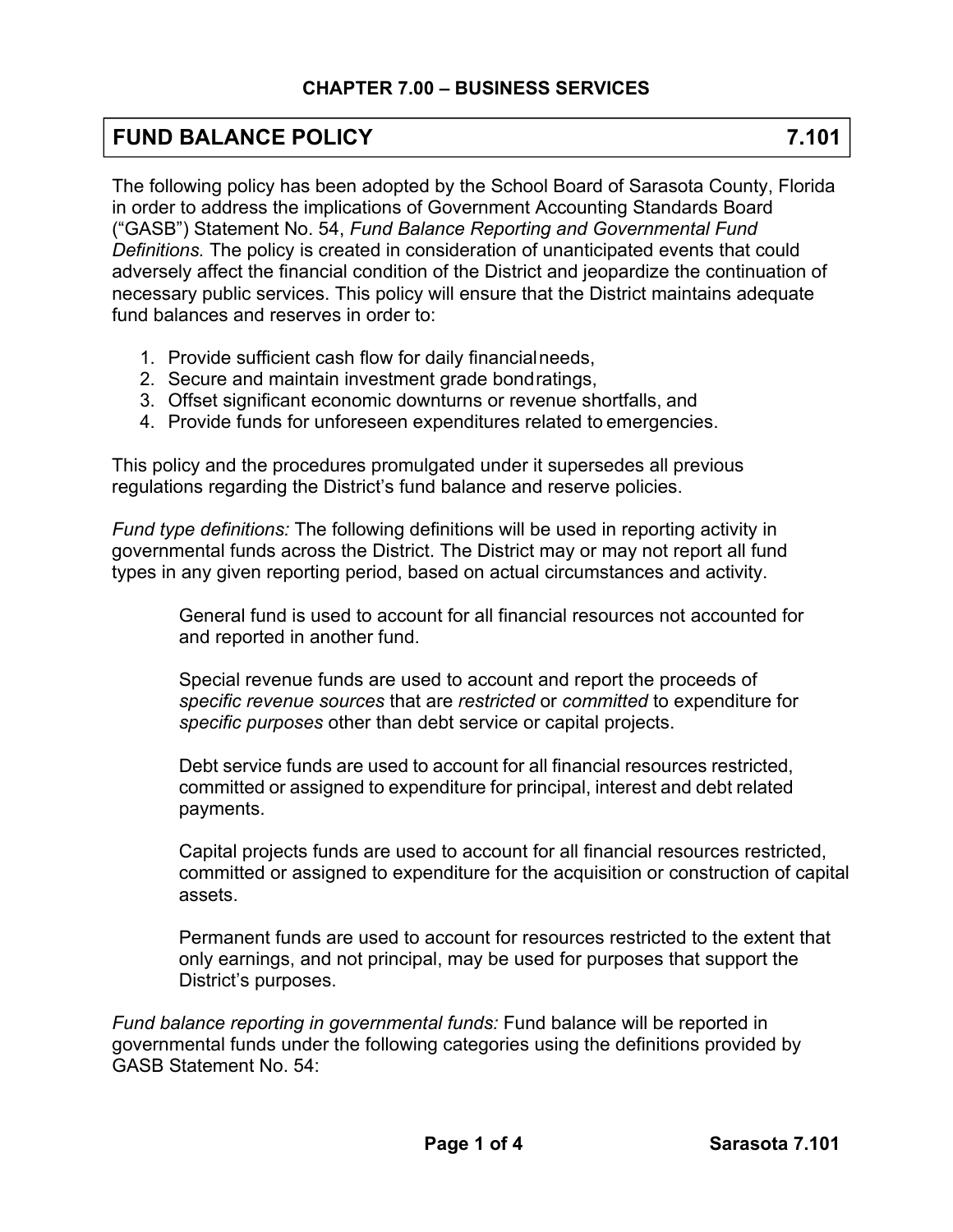## **CHAPTER 7.00 – BUSINESS SERVICES**

### Nonspendable fund balance

*Definition* – includes amounts that cannot be spent because they are either (a) not in spendable form or (b) legally or contractually required to be maintained intact.

*Classification* – Nonspendable amounts will be determined before all other classifications and consist of the following items (as applicable in any given fiscal year):

- The District will maintain a fund balance equal to the balance of any longterm outstanding balances due from others (including other funds of the District)
- The District will maintain a fund balance equal to the value of inventory balances and prepaid items (to the extent that such balances are not offset with liabilities and actually result in fund balance)
- The District will maintain a fund balance equal to the corpus (principal) of any permanent funds that are legally or contractually required to be maintained in-tact.
- The District will maintain a fund balance equal to the balance of any land or other nonfinancial assets held for sale.

#### Restricted fund balance

*Definition* – includes amounts that can be spent only for the specific purposes stipulated by the constitution, external resource providers, or through enabling legislation.

#### Committed fund balance

*Definition* – includes amounts that can be used only for the specific purposes determined by a formal action of the District's Board.

*Authority to Commit* – Commitments will only be used for specific purposes pursuant to a formal action of the Board. A majority vote is required to approve or remove a commitment.

#### Assigned fund balance

*Definition* – includes amounts intended to be used by the District for specific purposes but do not meet the criteria to be classified as restricted or committed. In governmental funds other than the general fund, assigned fund balance represents the remaining amount that is not restricted or committed.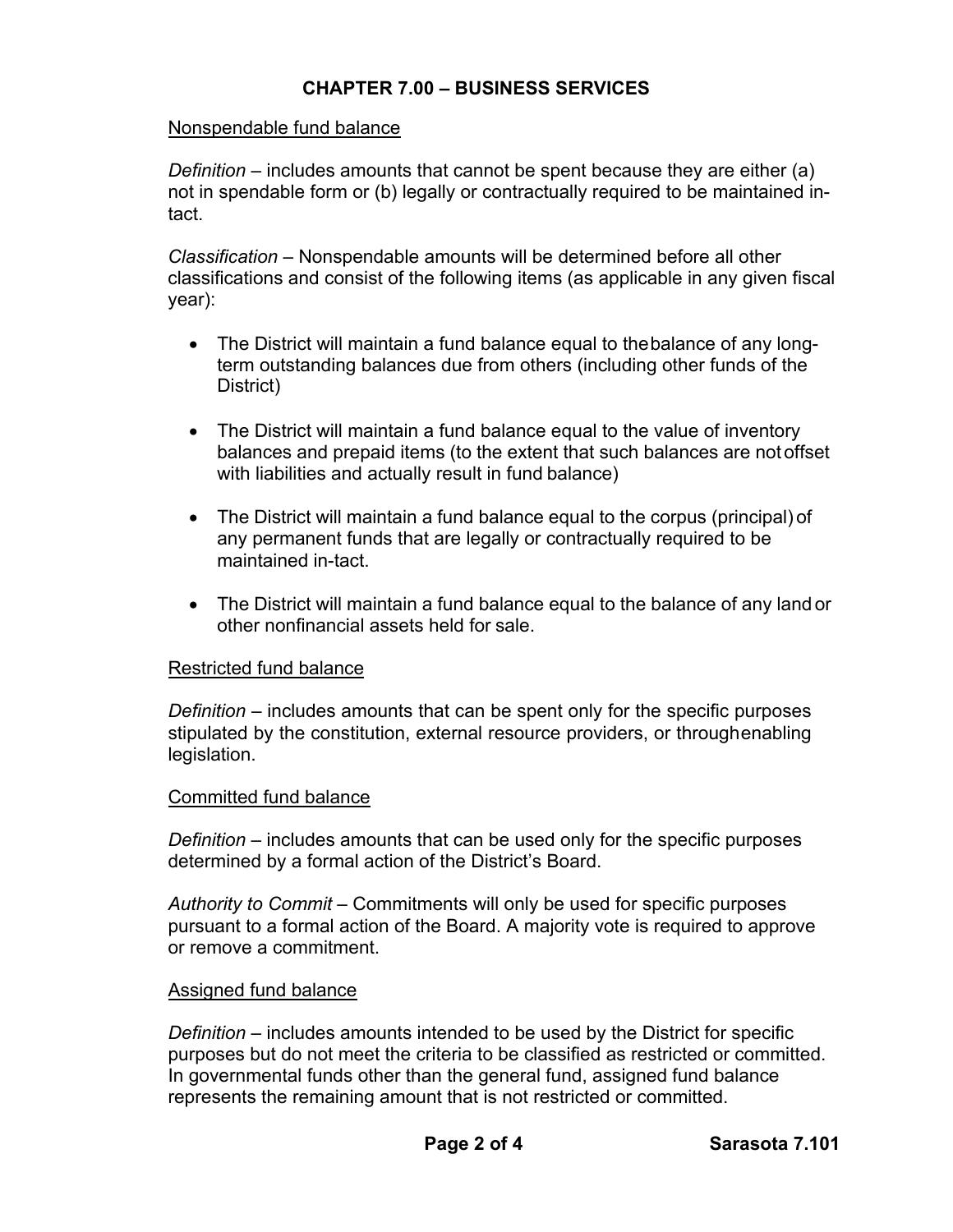## **CHAPTER 7.00 – BUSINESS SERVICES**

*Authority to Assign* – The Board delegates to the Superintendent or his/her designee the authority to assign amounts to be used for specific purposes. Such assignments cannot exceed the available (spendable, unrestricted, uncommitted) fund balance in any particular fund.

### Unassigned fund balance

*Definition* – includes the residual classification for the District's general fund and includes all spendable amounts not contained in the other classifications. In other funds, the unassigned classification should be used only to report a deficit balance from overspending specific purposes for which amount had been restricted, committed, or assigned.

*Operational guidelines:* The following guidelines address the classification and use of fund balance in governmental funds.

Classifying fund balance amounts – Fund balance classifications depict the nature of the net resources that are reported in a governmental fund. An individual governmental fund may include nonspendable resources and amounts that are restricted, committed, or assigned, or any combination of those classifications. The general fund may also include an unassigned amount.

Encumbrance reporting – Encumbering amounts for specific purposes for which resources have already been restricted, committed or assigned should not result in separate display of encumbered amounts. Encumbered amounts for specific purposes for which amounts have not been previously restricted, committed or assigned, will be classified as committed or assigned, as appropriate, based on the definitions and criteria set forth in GASB Statement No. 54.

Prioritization of fund balance use – When an expenditure is incurred for purposes for which both restricted and unrestricted (committed, assigned, or unassigned) amounts are available, it shall be the policy of the District to consider restricted amounts to have been reduced first. When an expenditure is incurred for purposes for which amounts in any of the unrestricted fund balance classification could be used, it shall be the policy of the District that committed amounts would be reduced first, followed by assigned amounts and then unassigned amounts.

Minimum fund balance – The District should maintain an minimum fund balance in its General Fund ranging from 7.5% to 10% of the financial condition ratio per section 1011.051, Florida Statutes. This minimum fund balance is to protect against cash flow shortfalls related to timing of projected revenue receipts, student enrollment under projections, and to maintain a budget stabilization commitment.